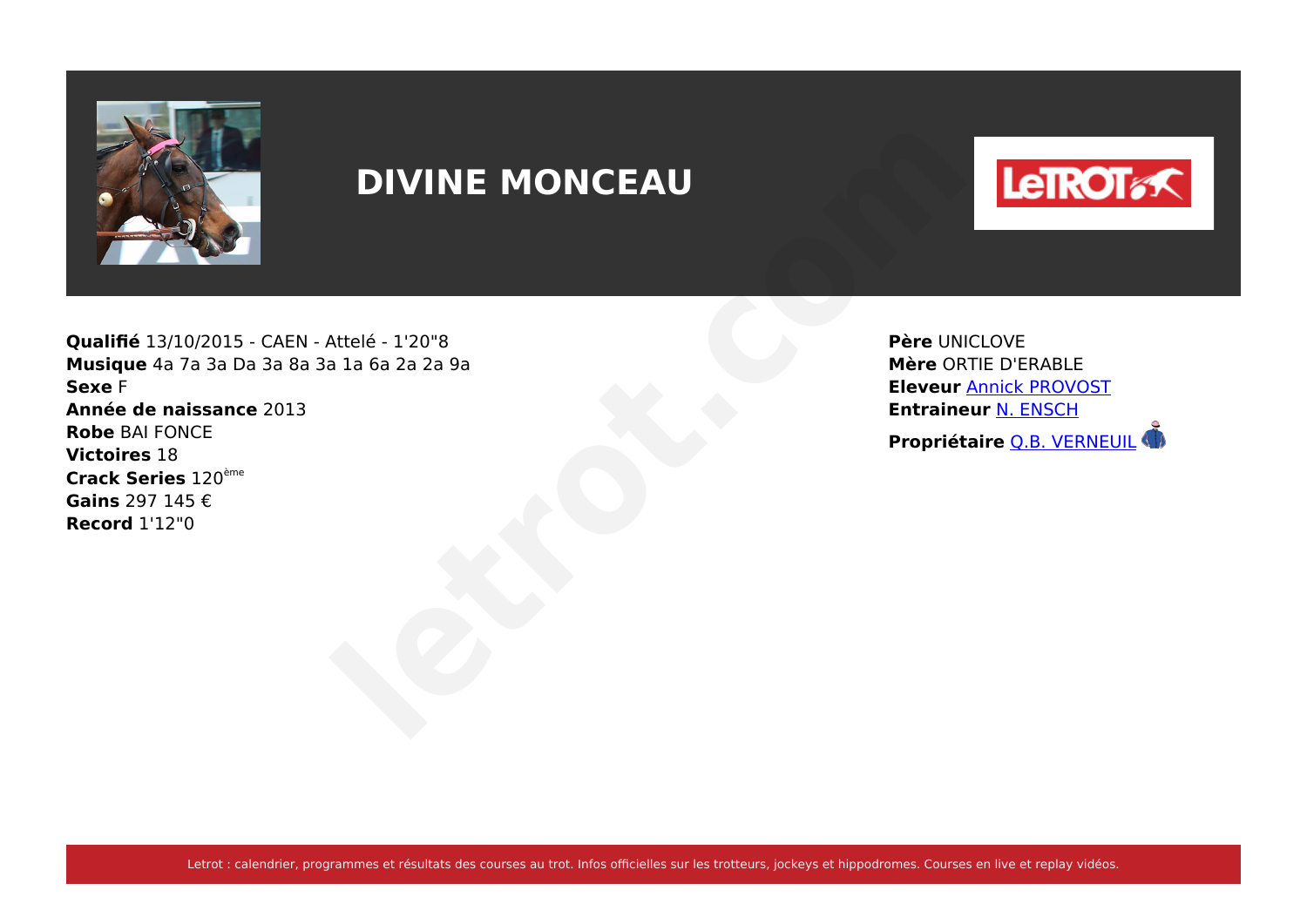## **Dernières performances**

| <b>Date</b> | Rang           | Réduc.<br>km | Fer.           | Driver/Jockey                     | <b>Entraineur</b> | <b>Hippodrome</b>            | Corde | Nom du prix                                               | Cat.<br><b>Course</b> | Spéc. | <b>Allocation Dist. Piste Départ</b> |         |                          |            |
|-------------|----------------|--------------|----------------|-----------------------------------|-------------------|------------------------------|-------|-----------------------------------------------------------|-----------------------|-------|--------------------------------------|---------|--------------------------|------------|
| 19/06/22    | $\overline{4}$ |              | $\pmb{\times}$ | <b>W. FORNIGLIA</b>               | C. MOTTIER        | <b>PRUNELLI DI FIUM'ORBO</b> | G     | <b>PRIX DE CAPELLA</b>                                    | D                     | Α     | 1 200€                               | 2 4 2 5 |                          |            |
| 05/06/22    | 7              |              | $\pmb{\times}$ | <b>Q.B. VERNEUIL</b>              | C. MOTTIER        | <b>AJACCIO</b>               | D     | <b>PRIX RE / MAX CORSE - LES</b><br><b>MAITRES DE L'I</b> | D                     | A     | 150€                                 | 2 4 0 0 |                          |            |
| 29/05/22    | 3              |              | $\pmb{\times}$ | <b>Q.B. VERNEUIL</b>              | <b>C. MOTTIER</b> | <b>PRUNELLI DI FIUM'ORBO</b> | G     | <b>PRIX DE PRUNELLI</b>                                   | D                     | A     | 2 100€                               | 2 4 2 5 |                          |            |
| 15/05/22    | DA             |              | $\pmb{\times}$ | H. MARIE                          | C. MOTTIER        | <b>AIACCIO</b>               | D     | <b>PRIX DE SARTENE</b>                                    | D                     | A     | 0€                                   | 2 4 2 5 |                          |            |
| 01/05/22    | 3              |              | $\pmb{\times}$ | <b>Q.B. VERNEUIL</b>              | <b>C. MOTTIER</b> | <b>BIGUGLIA</b>              | D     | <b>PRIX DE BIGUGLIA</b>                                   | D                     | A     | 2 100€                               | 3 5 0 0 |                          |            |
| 18/04/22    | 8              |              | $\pmb{\times}$ | P. FONTAN                         | C. MOTTIER        | <b>PRUNELLI DI FIUM'ORBO</b> | G     | <b>PRIX DU CANTON DE</b><br><b>FIUM'ORBO</b>              | D                     | A     | 0€                                   | 2 4 5 0 |                          |            |
| 09/04/22    | 3              |              | $\pmb{\times}$ | <b>F. DESMIGNEUX</b>              | C. MOTTIER        | <b>BIGUGLIA</b>              | D     | PRIX BAR PMU L'AGHIA                                      | D                     | A     | 2 100€                               | 2 4 2 5 |                          |            |
| 30/03/22    | 1              | 1'12''9      | $\pmb{\times}$ | A. ABRIVARD                       | C. MOTTIER        | <b>SALON DE PROVENCE</b>     | D     | <b>GRAND NATIONAL DU TROT</b><br><b>PARISTURF</b>         | <b>GR III</b>         | A     | 40 500 €                             | 3 0 0 0 |                          |            |
| 09/03/22    | 6              | 1'14''2      | $\pmb{\times}$ | <b>F. LAGADEUC</b>                | <b>C. MOTTIER</b> | <b>AMIENS</b>                | D     | <b>GRAND NATIONAL DU TROT</b><br><b>PARISTURF</b>         | <b>GR III</b>         | A     | 1 800€                               | 2 9 0 0 |                          |            |
| 16/02/22    | 2              | 1'14''5      | $\pmb{\times}$ | <b>CEDRIC TERRY</b>               | <b>C. MOTTIER</b> | <b>AGEN-LA GARENNE</b>       | D     | PRIX HIPPODROME D'AGEN -<br><b>VANS FAUTRAS</b>           | D                     | Α     | 8 250€                               | 2 6 5 0 |                          |            |
| 29/01/22    | 2              | 1'13''9      | $\pmb{\times}$ | <b>F. LAGADEUC</b>                | <b>C. MOTTIER</b> | <b>VINCENNES</b>             | G     | PRIX DE CHALONS EN<br><b>CHAMPAGNE</b>                    | $\mathsf{C}$          | A     | 16 250€                              | 2 700   | GP                       |            |
| 20/01/22    | 9              | 1'12''3      | $\pmb{\times}$ | <b>F. LAGADEUC</b>                | C. MOTTIER        | <b>VINCENNES</b>             | G     | <b>PRIX D'ERBRAY</b>                                      | D                     | A     | $0 \in$                              | 2 100   | GP                       | <b>AUT</b> |
| 29/12/21    | $\overline{7}$ | 1'15''8      | $\pmb{\times}$ | <b>J. LEROULLEY</b>               | C. MOTTIER        | <b>PONTCHATEAU</b>           | G     | <b>GRAND PRIX PARIS-TURF</b>                              | D                     | A     | 300€                                 | 2825    |                          |            |
| 16/12/21    | 1              | 1'13''9      | $\pmb{\times}$ | <b>F. LAGADEUC</b>                | C. MOTTIER        | <b>CABOURG</b>               | D     | PRIX DES CALCEOLAIRES                                     | D                     | A     | 14 850€                              | 2 7 5 0 | $\sim$                   |            |
| 28/11/21    | 6              | 1'16''4      | $\pmb{\times}$ | <b>I. LEROULLEY</b>               | <b>C. MOTTIER</b> | LE CROISE-LAROCHE            | G     | <b>2EME PRIX CHICAGO BLUES</b>                            | D                     | A     | 620€                                 | 2 700   | $\sim$                   | <b>AUT</b> |
| 21/11/21    | $\overline{7}$ | 1'15"5       | $\pmb{\times}$ | <b>J. LEROULLEY</b>               | <b>C. MOTTIER</b> | <b>NANTES</b>                | G     | <b>PRIX DE LA BASSE VILLE</b>                             | E                     | A     | 230€                                 | 3 0 2 5 |                          |            |
| 01/11/21    | $\mathbf{1}$   | 1'15''7      | $\pmb{\times}$ | <b>J. LEROULLEY</b>               | <b>C. MOTTIER</b> | <b>LISIEUX</b>               | D     | <b>PRIX DE SAINT-PIERRE-EN-</b><br><b>AUGE</b>            | E                     | A     | 9 000€                               | 2 7 5 0 |                          |            |
| 03/10/21    | $\overline{4}$ |              | $\pmb{\times}$ | <b>Q.B. VERNEUIL</b>              | <b>C. MOTTIER</b> | <b>ALENCON</b>               | G     | PRIX DE NEAUPHE SOUS<br><b>ESSAI</b>                      | E                     | A     | 400€                                 | 2 6 5 0 | $\sim$                   |            |
| 25/09/21    | 1              | 1'12"0       | $\pmb{\times}$ | <b>Q.B. VERNEUIL</b>              | C. MOTTIER        | <b>VICHY</b>                 | D     | <b>CRITERIUM DE VITESSE DE</b><br><b>VICHY</b>            | D                     | A     | 2 700€                               | 1 609   | $\overline{\phantom{a}}$ | <b>AUT</b> |
| 07/09/21    | 6              | 1'13''7      | $\pmb{\times}$ | <b>PIERRICK LE</b><br><b>MOEL</b> | <b>C. MOTTIER</b> | <b>BEAUMONT DE LOMAGNE</b>   | D     | <b>GRAND PRIX BARON</b><br><b>D'ARDEUIL AOC BUZET</b>     | E                     | A     | 520€                                 | 2 5 7 5 |                          |            |
| 27/08/21    | 3              | 1'14''3      | $\pmb{\times}$ | I. OZENNE                         | <b>C. MOTTIER</b> | <b>CAGNES-SUR-MER</b>        | G     | <b>PRIX DU CONSEIL REGIONAL</b><br><b>DE LA TOSCANE</b>   | D                     | A     | 4 200€                               | 2 700   | $\sim$                   | <b>AUT</b> |
| 15/08/21    | 3              | 1'15''3      | $\pmb{\times}$ | <b>N. LANGLOIS</b>                | C. MOTTIER        | <b>GRENADE-SUR-GARONNE</b>   | G     | <b>GRAND PRIX DYNAVENA</b><br><b>MAISAGRI</b>             | <b>GR III</b>         | A     | 7 000 €                              | 2 700   |                          |            |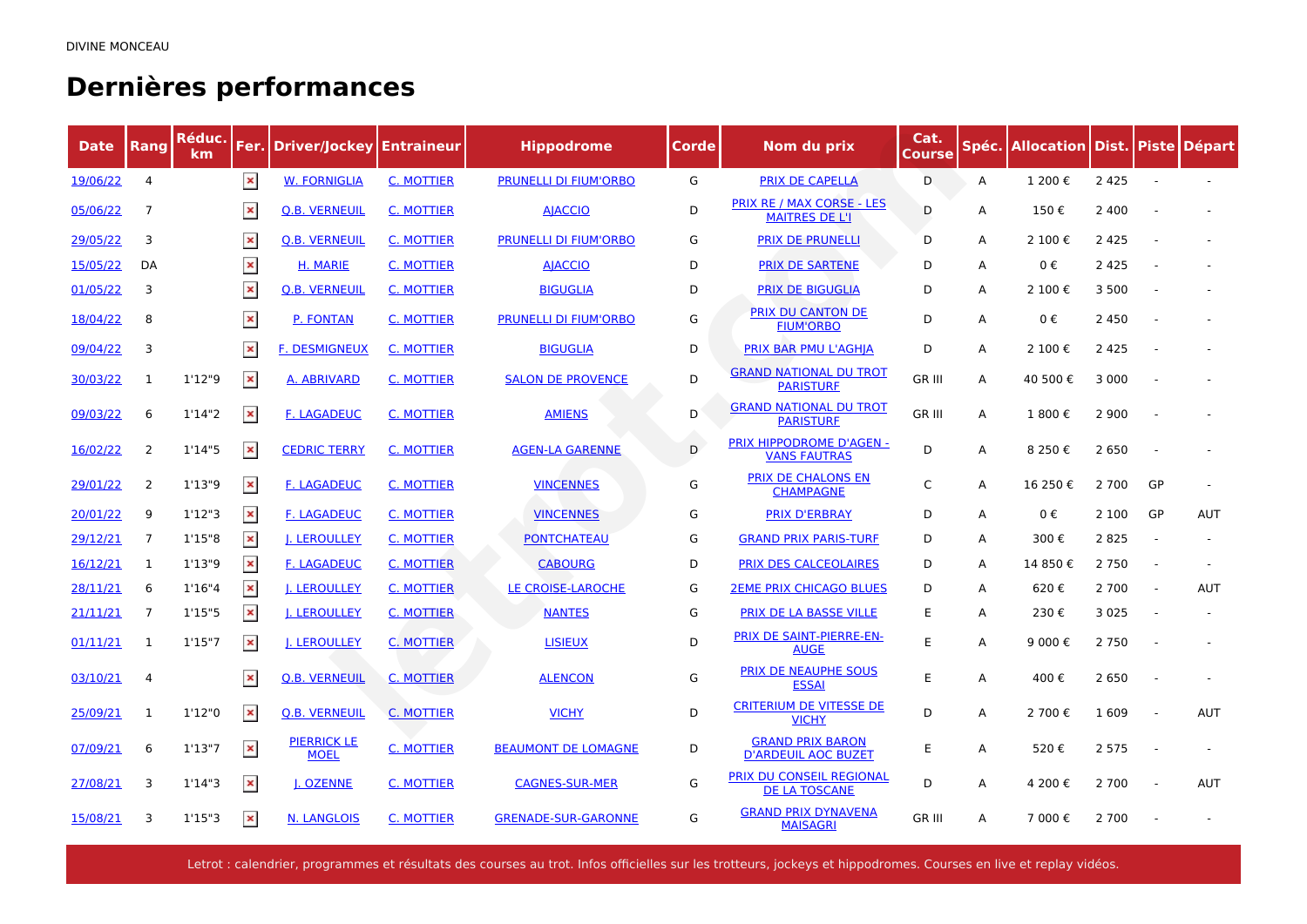| <b>Date</b> | Rang         | Réduc.<br>km | Fer.           | Driver/Jockey                     | <b>Entraineur</b> | <b>Hippodrome</b>                                        | Corde | Nom du prix                                             | Cat.<br>Course | Spéc. | Allocation Dist. Piste Départ |         |                          |            |
|-------------|--------------|--------------|----------------|-----------------------------------|-------------------|----------------------------------------------------------|-------|---------------------------------------------------------|----------------|-------|-------------------------------|---------|--------------------------|------------|
| 30/07/21    | DA           |              | $\pmb{\times}$ | <b>PIERRICK LE</b><br><b>MOEL</b> | <b>C. MOTTIER</b> | <b>BIARRITZ</b>                                          | D     | <b>GRAND PRIX DYNAVENA</b><br><b>MAISAGRI</b>           | B              | A     | 0€                            | 2950    |                          |            |
| 08/07/21    | 4            | 1'16''5      | $\pmb{\times}$ | <b>PIERRICK LE</b><br><b>MOEL</b> | C. MOTTIER        | <b>BIARRITZ</b>                                          | D     | <b>GRAND PRIX BARON</b><br><b>D'ARDEUIL AOC BUZET</b>   | E              | А     | 1680€                         | 2975    |                          |            |
| 27/06/21    | $\mathbf{1}$ | 1'14''4      | $\pmb{\times}$ | <b>PIERRICK LE</b><br><b>MOEL</b> | <b>C. MOTTIER</b> | <b>BEAUMONT DE LOMAGNE</b>                               | D     | <b>GRAND PRIX BARON</b><br><b>D'ARDEUIL AOC BUZET</b>   | D              | А     | 11 700€                       | 2 4 0 0 | $\sim$                   | <b>AUT</b> |
| 11/06/21    | 3            | 1'15''7      | $\pmb{\times}$ | <b>CEDRIC TERRY</b>               | <b>C. MOTTIER</b> | <b>TOULOUSE</b>                                          | D     | <b>PRIX JOSEPH RUFFATO</b>                              | E              | А     | 3 2 2 0 €                     | 2 7 5 0 |                          | <b>AUT</b> |
| 21/05/21    | 6            | 1'14''2      | $\pmb{\times}$ | <b>F. LAGADEUC</b>                | C. MOTTIER        | <b>BEAUMONT DE LOMAGNE</b>                               | D     | <b>GRAND PRIX DYNAVENA</b><br><b>MAISAGRI</b>           | $\mathsf{C}$   | A     | 700€                          | 2 5 5 0 |                          |            |
| 09/05/21    | 5            |              | $\pmb{\times}$ | <b>J. LEROULLEY</b>               | <b>C. MOTTIER</b> | <b>ALENCON</b>                                           | G     | <b>PRIX PIERRE BOURGINE</b>                             | E              | А     | 1 050€                        | 2 6 7 5 |                          |            |
| 01/05/21    | 2            | 1'15"1       | $\pmb{\times}$ | <b>F. LAGADEUC</b>                | C. MOTTIER        | <b>GRAIGNES</b>                                          | G     | <b>PRIX ENTREPRISE LAISNEY</b><br><b>GROUPE PIGEON</b>  | D              | A     | 7 250€                        | 2 7 2 5 |                          | <b>AUT</b> |
| 12/04/21    | DA           |              | $\pmb{\times}$ | <b>CH. MOTTIER</b>                | C. MOTTIER        | LYON (A LA SOIE)                                         | D     | <b>PRIX DU PRINTEMPS</b>                                | F              | А     | $0 \in$                       | 2 7 2 5 |                          |            |
| 03/04/21    | 6            | 1'14"9       | $\pmb{\times}$ | <b>F. LAGADEUC</b>                | C. MOTTIER        | <b>REIMS</b>                                             | D     | PRIX DE LA SAINTE SEMAINE                               | E              | А     | 540€                          | 2 5 5 0 |                          |            |
| 28/02/21    | 1            | 1'16''3      | $\pmb{\times}$ | <b>CH. HESLOUIN</b>               | C. MOTTIER        | <b>REIMS</b>                                             | D     | <b>GRAND PRIX DE LA VILLE DE</b><br><b>REIMS</b>        | E              | A     | 10 350€                       | 2 5 5 0 |                          |            |
| 15/02/21    | 7            | 1'15''9      | $\pmb{\times}$ | <b>CEDRIC TERRY</b>               | C. MOTTIER        | <b>PORNICHET</b>                                         | G     | <b>PRIX DES FORGES</b>                                  | E              | А     | 260€                          | 2 7 2 5 | $\sim$                   |            |
| 26/01/21    | 2            | 1'16''9      | $\pmb{\times}$ | <b>CEDRIC TERRY</b>               | C. MOTTIER        | <b>TOULOUSE</b>                                          | D     | <b>PRIX DE LA NIVE</b>                                  | E              | A     | 6 750€                        | 2 7 5 0 | $\sim$                   | <b>AUT</b> |
| 03/01/21    | 3            | 1'13''1      | $\pmb{\times}$ | <b>F. LAGADEUC</b>                | C. MOTTIER        | <b>MAUOUENCHY</b>                                        | G     | <b>PRIX BAPTISTE MASSEGUIN</b>                          | F              | A     | 3 360 €                       | 2 1 5 0 | $\overline{\phantom{a}}$ | <b>AUT</b> |
| 23/12/20    | 1            | 1'16''7      | $\pmb{\times}$ | <b>F. LAGADEUC</b>                | C. MOTTIER        | <b>PONTCHATEAU</b>                                       | G     | <b>GRAND PRIX PARIS-TURF</b>                            | D              | A     | 11 700€                       | 2 8 0 0 | $\overline{a}$           |            |
| 09/12/20    | 3            | 1'15''4      | $\pmb{\times}$ | <b>F. LAGADEUC</b>                | C. MOTTIER        | <b>AMIENS</b>                                            | D     | PRIX MICHEL POTIEZ                                      | E              | А     | 3 2 2 0 €                     | 2 9 0 0 |                          |            |
| 28/11/20    | 5            | 1'15''4      | $\pmb{\times}$ | <b>Q.B. VERNEUIL</b>              | C. MOTTIER        | <b>VINCENNES</b>                                         | G     | <b>PRIX MAURICE THEVENON</b>                            | E              | A     | 600€                          | 2 700   | GP                       |            |
| 22/11/20    | 1            | 1'16''2      | $\pmb{\times}$ | <b>Q.B. VERNEUIL</b>              | <b>C. MOTTIER</b> | <b>VINCENNES</b>                                         | G     | <b>COUPE DES AMATEURS (Gr A)</b>                        | F              | A     | 4 050€                        | 2 700   | GP                       |            |
| 01/11/20    | $\mathbf{1}$ |              | $\pmb{\times}$ | <u>Y. LEBOURGEOIS</u>             | <b>C. MOTTIER</b> | <b>BIHOREL-LES-ROUEN</b>                                 | D     | <b>PRIX RENE TAMARELLE</b>                              | F              | A     | 7 650€                        | 3 600   |                          |            |
| 18/10/20    | $\mathbf 0$  |              |                | <b>Q.B. VERNEUIL</b>              | C. MOTTIER        | <b>VIRE NORMANDIE</b>                                    | D     | <b>PRIX BOUCHERIE MESNIL -</b><br><b>VILLERS-BOCAGE</b> | G              | A     | 0€                            | 2850    |                          |            |
| 20/09/20    | 6            |              | $\pmb{\times}$ | <b>CH. MOTTIER</b>                | C. MOTTIER        | <b>LES ANDELYS</b>                                       | G     | PRIX DE LA SOCIETE DES<br><b>COURSES DE MAUQUE</b>      | E              | A     | 300€                          | 2 5 5 0 |                          |            |
| 08/09/20    | 1            | 1'13''6      | $\pmb{\times}$ | <b>Q.B. VERNEUIL</b>              | <b>C. MOTTIER</b> | <b>VINCENNES</b>                                         | G     | <b>PRIX KLYTIA</b>                                      | F              | А     | 4 050€                        | 2 100   | GPP                      | AUT        |
| 01/09/20    | 2            | 1'15''6      | $\pmb{\times}$ | <b>D. GRIMAULT</b>                | <b>C. MOTTIER</b> | <b>VINCENNES</b>                                         | G     | <b>PRIX BADENIA</b>                                     | G              | A     | 2 2 5 0 €                     | 2875    | PP                       |            |
| 23/08/20    | $\mathbf{1}$ |              | $\pmb{\times}$ | <b>CH. MOTTIER</b>                | <b>C. MOTTIER</b> | <b>GOURNAY-EN-BRAY (A</b><br><b>BACQUEVILLE-EN-CAUX)</b> | D     | PRIX SOCIETE DES COURSES<br><b>GOURNAY EN BRAY</b>      | н              | A     | 6 750€                        | 2 5 7 5 |                          |            |
| 15/08/20    | DA           |              |                | <b>Q.B. VERNEUIL</b>              | C. MOTTIER        | <b>GRANVILLE</b>                                         | D     | <b>PRIX DU CREDIT MUTUEL</b>                            | H              | A     | $0 \in$                       | 3 1 5 0 |                          |            |
| 30/07/20    | 6            | 1'15''7      |                | <b>Q.B. VERNEUIL</b>              | C. MOTTIER        | <b>MESLAY-DU-MAINE</b>                                   | D     | <b>PRIX FIESTA D'ANJOU</b>                              | F              | A     | 100€                          | 2875    |                          |            |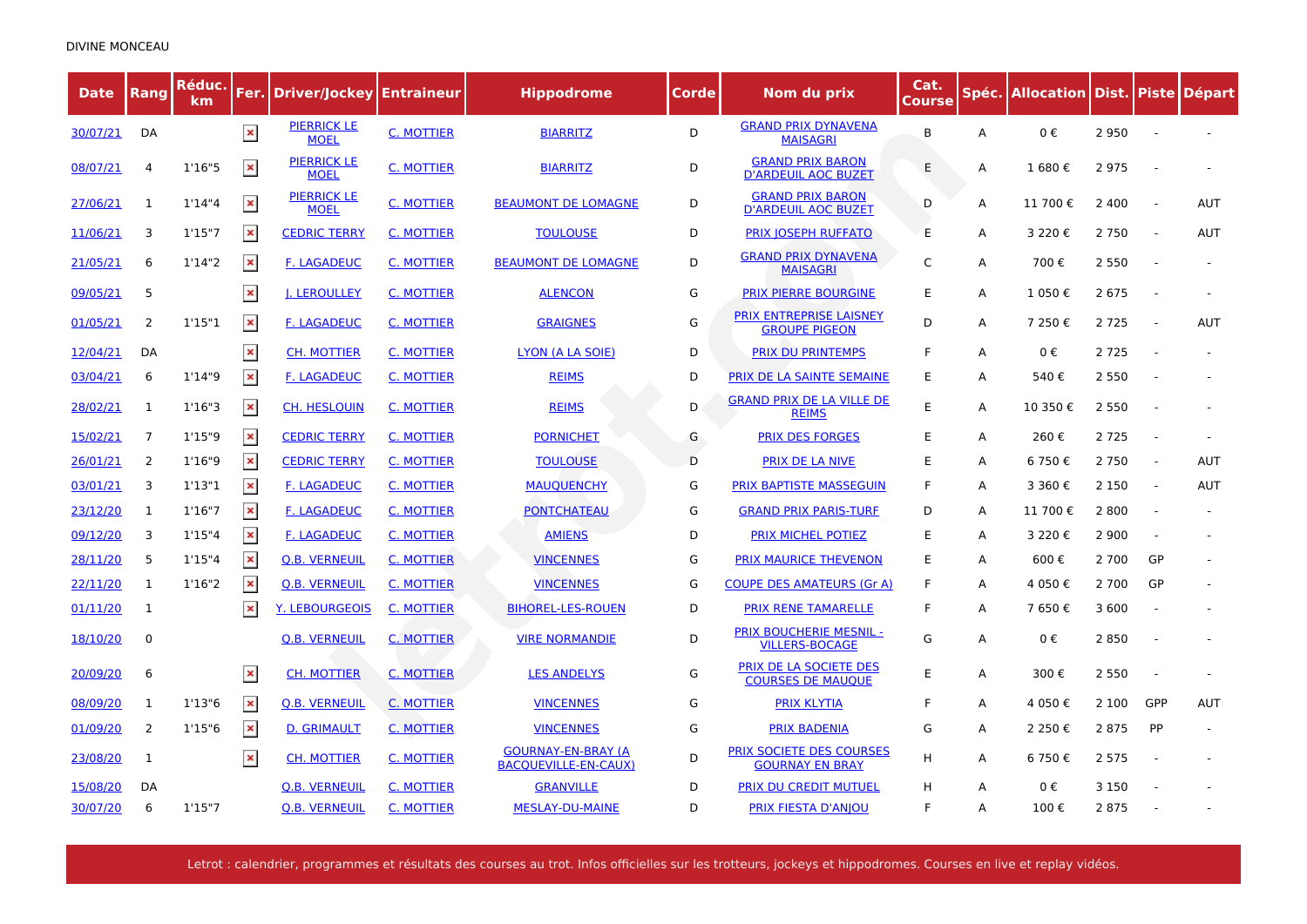| <b>Date</b> | Rang           | Réduc.<br>km | Fer.           | <b>Driver/Jockey   Entraineur</b>      |                   | Hippodrome                                | Corde | Nom du prix                                           | Cat.<br><u>Course</u> | Spéc. | <b>Allocation Dist. Piste</b> |         |                          | <b>Départ</b> |
|-------------|----------------|--------------|----------------|----------------------------------------|-------------------|-------------------------------------------|-------|-------------------------------------------------------|-----------------------|-------|-------------------------------|---------|--------------------------|---------------|
| 21/07/20    | 2              | 1'17''2      |                | C. DELBECQ                             | <b>C. MOTTIER</b> | <b>BIARRITZ</b>                           | D     | <b>PRIX DES FOIES GRAS</b><br><b>BIRABEN</b>          | F                     | Α     | 4 500€                        | 2975    |                          |               |
| 16/07/20    | 5              | 1'14"8       |                | <b>C. DELBECO</b>                      | <b>C. MOTTIER</b> | <b>GRAIGNES</b>                           | G     | <b>PRIX DE LA MANCHE</b>                              | E                     | А     | 1 100€                        | 2 700   |                          |               |
| 07/07/20    | 3              | 1'14''2      |                | <b>Q.B. VERNEUIL</b>                   | <b>C. MOTTIER</b> | <b>CABOURG</b>                            | D     | <b>PRIX DES NENUPHARS</b>                             | F.                    | Α     | 700€                          | 2 0 5 0 | $\overline{\phantom{a}}$ | <b>AUT</b>    |
| 30/06/20    | 3              | 1'13"1       | $\pmb{\times}$ | <b>B.TH. MARIE</b>                     | <u>C. MOTTIER</u> | <b>VINCENNES</b>                          | G     | <b>PRIX AGENA</b>                                     | F                     | A     | 1 260 €                       | 2 100   | GP                       | <b>AUT</b>    |
| 20/06/20    | 3              | 1'15''2      | $\pmb{\times}$ | C. DELBECQ                             | <b>C. MOTTIER</b> | <b>CHARTRES</b>                           | G     | PRIX DU PMU LE DISOUE<br><b>BLEU A BONNEVAL</b>       | E                     | Α     | 3 2 2 0 €                     | 2 8 0 0 |                          |               |
| 07/06/20    | $\mathbf{1}$   | 1'17''8      | $\pmb{\times}$ | <b>Q.B. VERNEUIL</b>                   | C. MOTTIER        | <b>GRENADE-SUR-GARONNE</b>                | G     | <b>PRIX D'INNSBRUCK</b>                               | G                     | Α     | 2 025 €                       | 2 7 5 0 |                          |               |
| 01/06/20    | DA             |              | $\pmb{\times}$ | <b>Q.B. VERNEUIL</b>                   | <b>C. MOTTIER</b> | <b>ARRAS (A BERNAY)</b>                   | D     | PRIX PMU CAFE DES SPORTS<br><b>MAROEUIL</b>           | G                     | Α     | 0€                            | 2 8 2 5 |                          |               |
| 22/05/20    | 9              | 1'16''9      | $\pmb{\times}$ | <b>ANTOINE MICHEL</b><br><b>FOSSEY</b> | C. MOTTIER        | <b>TOULOUSE</b>                           | D     | <b>PRIX DE MARVEJOLS</b>                              | E                     | A     | $0 \in$                       | 2 7 5 0 | $\sim$                   | <b>AUT</b>    |
| 14/03/20    | 4              | 1'17''3      |                | <b>D. GRIMAULT</b>                     | C. MOTTIER        | <b>LISIEUX</b>                            | D     | <b>PRIX MULTI PIERRES LISIEUX</b>                     | G                     | Α     | 480€                          | 2675    |                          | AUT           |
| 06/03/20    | 4              | 1'14"6       | $\pmb{\times}$ | M. MOTTIER                             | <u>C. MOTTIER</u> | <b>ENGHIEN</b>                            | G     | <b>PRIX DE NOIRMOUTIER</b>                            | E                     | A     | 3 360€                        | 2 8 7 5 | $\sim$                   |               |
| 12/02/20    | 2              | 1'15"5       | $\pmb{\times}$ | <b>ANTOINE MICHEL</b><br><b>FOSSEY</b> | C. MOTTIER        | <b>TOULOUSE</b>                           | D     | <b>PRIX D'AUBAGNE</b>                                 | E                     | Α     | 4 500€                        | 2 7 5 0 | $\sim$                   | AUT           |
| 01/02/20    | DA             |              | $\pmb{\times}$ | <b>Q.B. VERNEUIL</b>                   | C. MOTTIER        | <b>MAUOUENCHY</b>                         | G     | <b>PRIX DE BUCHY</b>                                  | E                     | A     | 0€                            | 2850    |                          |               |
| 11/01/20    | 3              | 1'15"8       | $\pmb{\times}$ | A. SINENBERG                           | <b>C. MOTTIER</b> | <b>VINCENNES</b>                          | G     | <b>PRIX DE SAINT-FLOUR</b>                            | E                     | Α     | 1 960€                        | 2 8 5 0 | PP                       |               |
| 10/12/19    | 2              | 1'15"6       | $\pmb{\times}$ | <b>Q.B. VERNEUIL</b>                   | <b>C. MOTTIER</b> | <b>VINCENNES</b>                          | G     | <b>PRIX FERONIA</b>                                   | F                     | A     | 2 750€                        | 2850    | PP                       |               |
| 19/11/19    | $\mathbf{1}$   | 1'14''3      | $\pmb{\times}$ | C. DELBECQ                             | <b>C. MOTTIER</b> | <b>VINCENNES</b>                          | G     | <b>PRIX TITAN</b>                                     | R                     | Α     | 8 100€                        | 2 100   | GPP                      | AUT           |
| 03/11/19    | $\overline{7}$ | 1'17''7      |                | <b>Q.B. VERNEUIL</b>                   | <b>C. MOTTIER</b> | <b>MAUQUENCHY</b>                         | G     | PRIX LECLERC INCARVILLE                               | G                     | A     | 30€                           | 2875    | $\sim$                   |               |
| 27/10/19    | 1              | 1'17"8       | $\pmb{\times}$ | C. DELBECQ                             | <b>C. MOTTIER</b> | <b>MACHECOUL</b>                          | G     | <b>PRIX JEAN HOUSSAINT</b>                            | E                     | A     | 7 200€                        | 2 700   |                          |               |
| 23/09/19    | $\mathbf{1}$   | 1'16''5      |                | <b>Q.B. VERNEUIL</b>                   | <b>C. MOTTIER</b> | <b>MAUQUENCHY</b>                         | G     | PRIX LE CAFE DU STADE -<br><b>MAROMME</b>             | G                     | A     | 2 700€                        | 2 8 5 0 |                          |               |
| 15/09/19    | 0              |              |                | A. LAMY                                | <b>C. MOTTIER</b> | <b>MAUQUENCHY</b>                         | G     | PRIX DE LA SELLERIE<br><b>MENAND ET FILLE</b>         | E                     | A     | 0€                            | 2850    |                          |               |
| 03/09/19    | $\mathbf{1}$   | 1'16"9       |                | <b>Q.B. VERNEUIL</b>                   | <b>C. MOTTIER</b> | LE MONT-SAINT-MICHEL-<br><b>PONTORSON</b> | D     | PRIX DU CARAMEL MAISON<br><b>PELERIN</b>              | G                     | Α     | 2 700€                        | 2 6 7 5 |                          |               |
| 25/08/19    | 4              |              |                | <b>Q.B. VERNEUIL</b>                   | <b>C. MOTTIER</b> | LE TOUQUET                                | D     | <b>PRIX PIERRE VERVA / PRIX</b><br><b>POSEIDON</b>    | G                     | A     | 400€                          | 2 6 2 5 |                          |               |
| 15/08/19    | DA             |              | $\pmb{\times}$ | M. COLLET                              | <b>C. MOTTIER</b> | <b>CARENTAN</b>                           | G     | <b>PRIX INTERMARCHE</b><br><b>CARENTAN-LES-MARAIS</b> | E                     | М     | 0€                            | 2 8 5 0 |                          |               |
| 12/08/19    | DA             |              | $\pmb{\times}$ | <b>CH. MOTTIER</b>                     | C. MOTTIER        | <b>BLAIN-BOUVRON-LE GAVRE</b>             | D     | PRIX YVES LEGUENE                                     | н                     | A     | 0€                            | 3 2 2 5 |                          |               |
| 04/08/19    | 3              | 1'15"9       | $\pmb{\times}$ | <b>M. MOTTIER</b>                      | <b>C. MOTTIER</b> | <b>ENGHIEN</b>                            | G     | <b>PRIX DE CHALONS DU MAINE</b>                       | E                     | Α     | 4 620€                        | 2 8 7 5 |                          |               |
| 28/07/19    | DA             |              | $\pmb{\times}$ | M. COLLET                              | C. MOTTIER        | <b>SAINT-JEAN-DE-MONTS</b>                | D     | PRIX LUCAS CONSTRUCTIONS                              | D                     | M     | 0€                            | 2 6 2 5 |                          |               |
| 17/07/19    | 3              | 1'17''2      | $\pmb{\times}$ | C. DELBECQ                             | <b>C. MOTTIER</b> | <b>BIARRITZ</b>                           | D     | <b>PRIX DU CAFE BLEU ANGLET</b>                       | Е                     | Α     | 2 240 €                       | 2 9 5 0 |                          |               |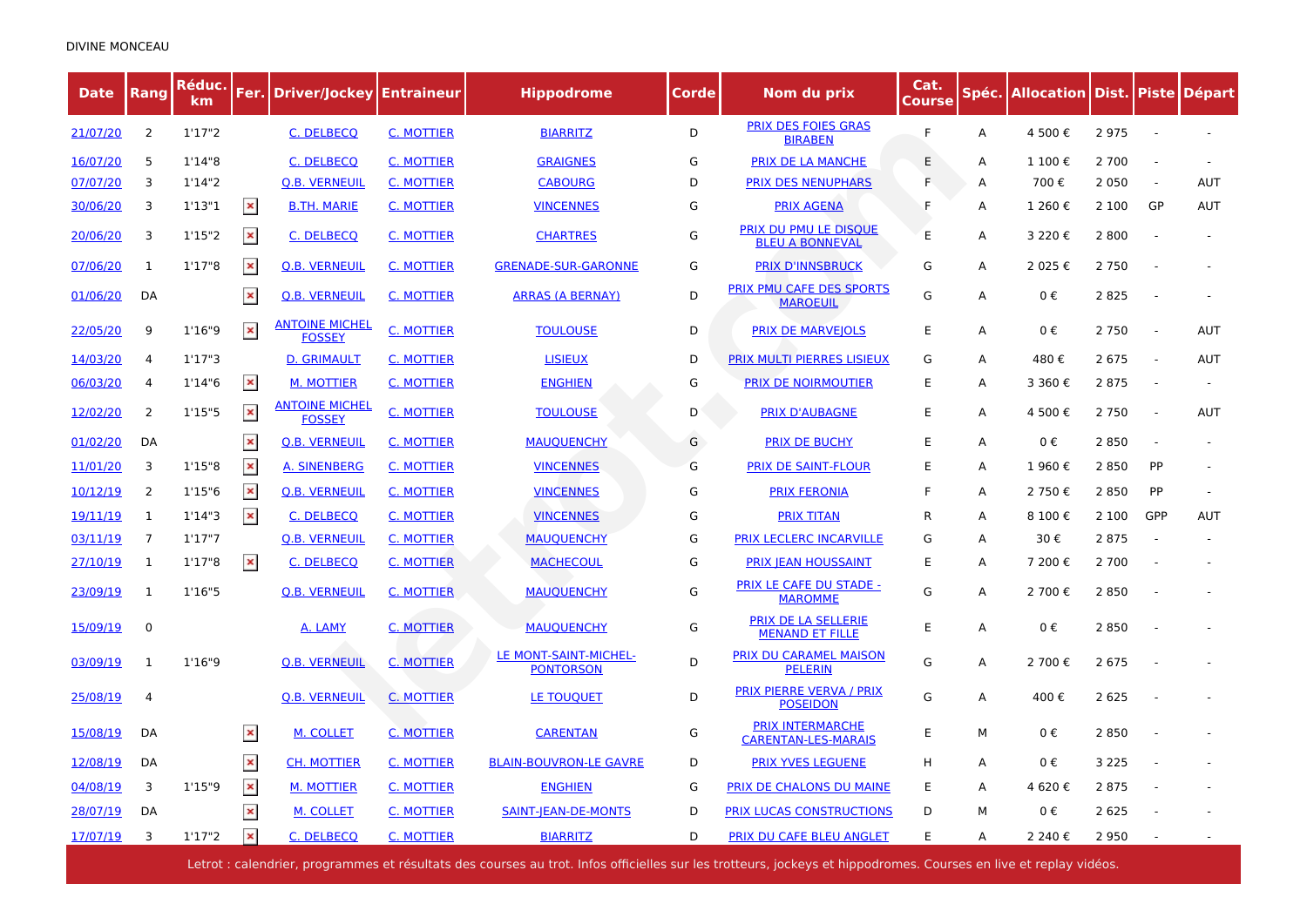| <b>Date</b> | Rang     | Réduc.<br>km |                | <b>Fer. Driver/Jockey Entraineur</b>   |                   | <b>Hippodrome</b>        | Corde | Nom du prix                                               | Cat.<br>Course | Spéc. | Allocation   Dist.   Piste   Départ |         |        |            |
|-------------|----------|--------------|----------------|----------------------------------------|-------------------|--------------------------|-------|-----------------------------------------------------------|----------------|-------|-------------------------------------|---------|--------|------------|
| 30/06/19    | 6        |              |                | <b>ANTOINE MICHEL</b><br><b>FOSSEY</b> | <b>C. MOTTIER</b> | <b>MOULINS-LA-MARCHE</b> | G     | PRIX "DU RIFIFI A PANAME"                                 | F              | А     | 240€                                | 2 8 0 0 |        |            |
| 20/06/19    | DA       |              | $\pmb{\times}$ | <b>CH. MOTTIER</b>                     | C. MOTTIER        | <b>VICHY</b>             | D     | <b>PRIX DE TRONCAIS</b>                                   | F              | A     | $0 \in$                             | 2 8 0 0 |        | <b>AUT</b> |
| 17/06/19    | 3        |              | $\pmb{\times}$ | <b>ANTOINE MICHEL</b><br><b>FOSSEY</b> | C. MOTTIER        | <b>CRAON</b>             | D     | PRIX LE NOTAIRE VOTRE<br><b>CONSEIL</b>                   | D              | A     | 2 380 €                             | 2 7 7 5 |        |            |
| 10/06/19    | DA       |              | $\pmb{\times}$ | <b>Q.B. VERNEUIL</b>                   | C. MOTTIER        | <b>ARRAS</b>             | D     | PRIX PMU CAFE DES SPORTS<br><b>MAROEUIL</b>               | G              | А     | 0€                                  | 2 9 0 0 |        |            |
| 30/05/19    | 2        |              | $\pmb{\times}$ | <b>CH. MOTTIER</b>                     | <b>C. MOTTIER</b> | <b>VALOGNES</b>          | G     | <b>PX RAYMOND QUESNEL - PX</b><br><b>BAR PMU LA POSTE</b> | F              | Α     | 3 250€                              | 2 500   |        |            |
| 19/08/18    | DA       |              | $\pmb{\times}$ | P. COURVAL                             | E. LEFRANC        | <b>AGON-COUTAINVILLE</b> | G     | <b>PRIX CENTURY 21</b>                                    | F              | А     | $0 \in$                             | 2 2 0 0 |        |            |
| 05/08/18    | 3        |              |                | <b>J. GRANDIN</b>                      | <b>E. LEFRANC</b> | <b>LA FERTE-VIDAME</b>   | G     | <b>PRIX JEAN-JOSEPH DE</b><br><b>LABORDE</b>              | E              | А     | 1 680€                              | 2 7 5 0 |        |            |
| 22/07/18    | 6        |              | $\pmb{\times}$ | <b>I. GRANDIN</b>                      | <b>E. LEFRANC</b> | <b>GUERLESQUIN</b>       | D     | PRIX DE LA CREPE DE<br><b>BROCELIANDE</b>                 | F              | А     | 240€                                | 2 9 0 0 |        |            |
| 14/07/18    | 4        |              |                | <b>ET. LEFRANC</b>                     | <b>E. LEFRANC</b> | <b>GUER-COETOUIDAN</b>   | G     | PRIX HOCHET T.P. ET<br><b>BRICOMARCHE</b>                 | F              | А     | 960€                                | 2 6 7 5 |        |            |
| 08/07/18    | 0        |              |                | <b>J. GRANDIN</b>                      | <b>E. LEFRANC</b> | <b>GENETS</b>            | D     | <b>PRIX VANS MTM</b>                                      | н              | A     | $0 \in$                             | 2 6 2 5 |        |            |
| 03/06/18    | DA       |              | $\pmb{\times}$ | <b>I. GRANDIN</b>                      | <b>E. LEFRANC</b> | SAINT-AUBIN-LES-ELBEUF   | G     | <b>PRIX DE TOURVILLE LA</b><br><b>RIVIERE</b>             | F              | A     | $0 \in$                             | 2 7 5 0 |        |            |
| 01/05/18    | 6        | 1'18"1       |                | <b>J. GRANDIN</b>                      | <b>E. LEFRANC</b> | <b>CHOLET</b>            | D     | PRIX PITHON SAS DISTINXION                                | F              | A     | 280€                                | 2800    |        |            |
| 22/04/18    | 8        | 1'18''3      |                | <b>ET. LEFRANC</b>                     | <b>E. LEFRANC</b> | <b>SAINT-BRIEUC</b>      | D     | PRIX LESSART TP ET<br><b>CARRIERES</b>                    | F              | А     | 0€                                  | 3 1 5 0 | $\sim$ |            |
| 12/04/18    | 0        |              |                | <b>I. GRANDIN</b>                      | E. LEFRANC        | LE MANS                  | G     | PRIX DE LA SOCIETE DES<br><b>COURSES D'ECOMMOY</b>        | E              | A     | 0€                                  | 2850    | $\sim$ | <b>AUT</b> |
| 06/11/17    | 5        | 1'15''2      | $\pmb{\times}$ | <b>E. RAFFIN</b>                       | <b>E. LEFRANC</b> | <b>VINCENNES</b>         | G     | <b>PRIX DE MORLAIX (Gr B)</b>                             | E              | А     | 1 700€                              | 2 2 0 0 | GPP    |            |
| 19/10/17    | 2        | 1'16''4      | $\pmb{\times}$ | <b>ET. LEFRANC</b>                     | <b>E. LEFRANC</b> | <b>MAUQUENCHY</b>        | G     | <b>PRIX RENE BALAVOINE</b>                                | E              | А     | 5 250€                              | 2 8 5 0 |        |            |
| 12/09/17    | 5        | 1'15''8      | $\pmb{\times}$ | A. BARRIER                             | E. LEFRANC        | <b>VINCENNES</b>         | G     | <b>PRIX CONCORDIA (Gr B)</b>                              | E              | А     | 1 800€                              | 2 8 5 0 | PP     |            |
| 04/09/17    | 0        |              | $\pmb{\times}$ | <b>ET. LEFRANC</b>                     | <b>E. LEFRANC</b> | <b>CAEN</b>              | D     | <b>PRIX DE CORMELLES LE</b><br><b>ROYAL</b>               | E              | А     | 0€                                  | 2 4 5 0 |        |            |
| 20/08/17    | 4        |              | $\pmb{\times}$ | <b>ET. LEFRANC</b>                     | <b>E. LEFRANC</b> | <b>ECOMMOY</b>           | D     | <b>PRIX DU G.I.E. HIPPOSARTHE</b>                         | F              | A     | 1 280 €                             | 2 7 7 5 |        |            |
| 06/08/17    | 6        | 1'17''7      |                | <b>ET. LEFRANC</b>                     | <b>E. LEFRANC</b> | <b>CHATEAUBRIANT</b>     | D     | <b>PRIX DE BRETEUIL</b>                                   | E              | А     | 420€                                | 2 4 0 0 |        |            |
| 30/07/17    | 1        |              | $\pmb{\times}$ | <b>ET. LEFRANC</b>                     | <b>E. LEFRANC</b> | <b>LA GACILLY</b>        | D     | PRIX WWW.FEDERATION-<br><b>OUEST.FR (Gr B)</b>            | F              | A     | 5400€                               | 2 3 0 0 |        |            |
| 17/07/17    | 1        |              | $\pmb{\times}$ | <b>ET. LEFRANC</b>                     | <b>E. LEFRANC</b> | <b>GRANVILLE</b>         | D     | <b>PRIX CASINO GRANVILLE (Gr.</b><br>$\vert B \rangle$    | Н              | А     | 4 950€                              | 3 1 5 0 |        |            |
| 05/07/17    | 0        |              |                | <b>ET. LEFRANC</b>                     | <b>E. LEFRANC</b> | <b>LISIEUX</b>           | D     | PRIX E. LECLERC                                           | E              | А     | $0 \in$                             | 2 7 2 5 |        |            |
| 25/06/17    | q        |              |                | <b>. GRANDIN</b>                       | <b>E. LEFRANC</b> | <b>GRANVILLE</b>         | D     | PRIX L.B. BATIMENT (Gr A)                                 | F              | А     | 0€                                  | 3 1 5 0 |        |            |
| 18/06/17    | $\Omega$ |              |                | <b>. GRANDIN</b>                       | <b>E. LEFRANC</b> | <b>GRAIGNES</b>          | G     | PRIX FRANCE BLEU COTENTIN                                 | E              | A     | 0€                                  | 2 700   |        |            |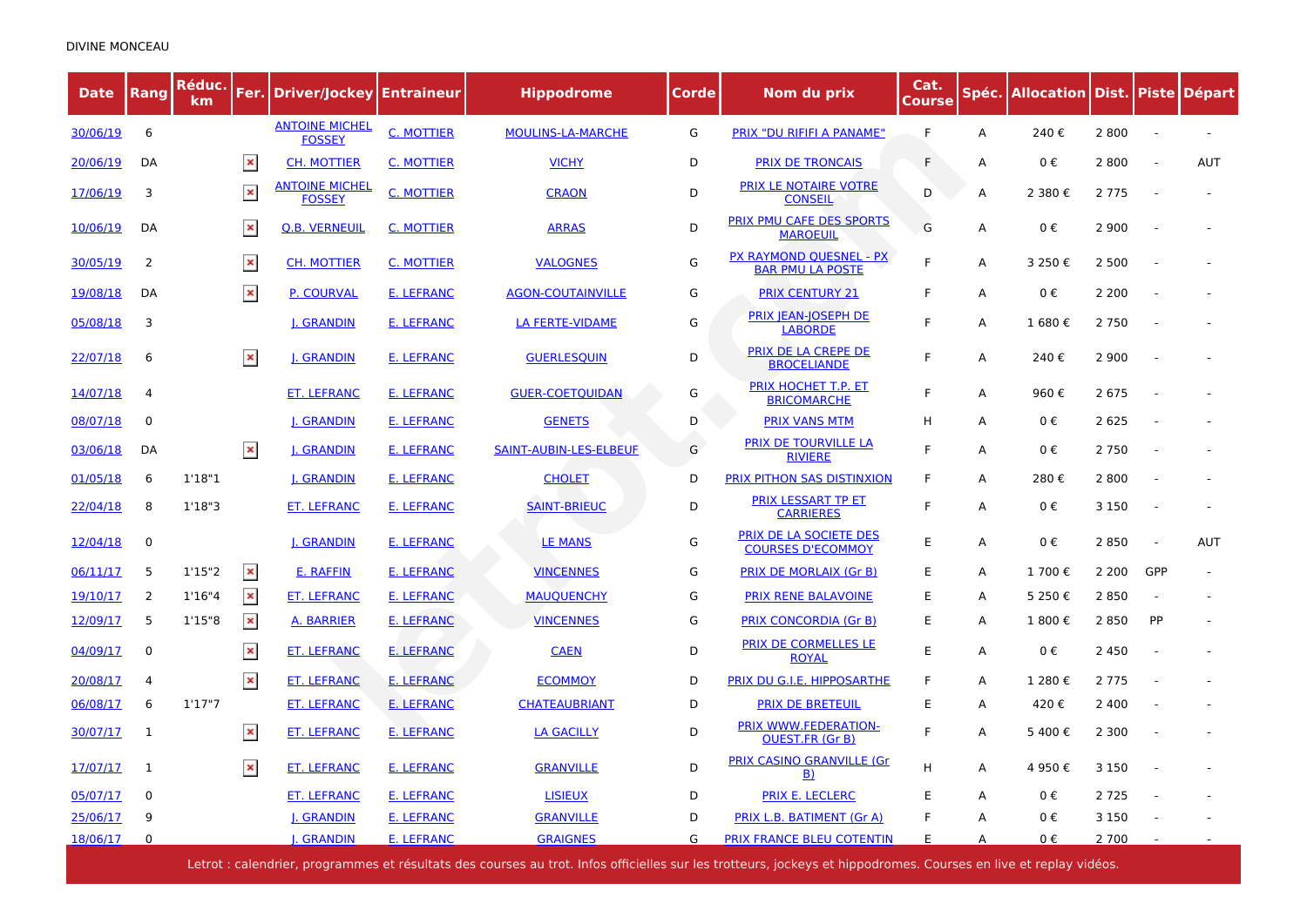| <b>Date</b> | Rang                     | Réduc.<br>km | Fer. Driver/Jockey Entraineur |            | <b>Hippodrome</b>                         | <b>Corde</b>  | Nom du prix                  | Cat.<br><b>Course</b> |             | Spéc. Allocation Dist. Piste Départ |       |                          |  |
|-------------|--------------------------|--------------|-------------------------------|------------|-------------------------------------------|---------------|------------------------------|-----------------------|-------------|-------------------------------------|-------|--------------------------|--|
| 27/05/17    | DA                       |              | <b>ET. LEFRANC</b>            | E. LEFRANC | <b>GRAIGNES</b>                           | ${\mathsf G}$ | PRIX DE PONT-HEBERT          | $\mathsf E$           | $\mathsf A$ | $0\;\mathbb{E}$                     | 2 700 | $\overline{\phantom{a}}$ |  |
| 21/05/17    | $5\phantom{.0}$          | 1'18''3      | J. GRANDIN                    | E. LEFRANC | LE MONT-SAINT-MICHEL-<br><b>PONTORSON</b> | D             | <b>PRIX DE BREHAL (Gr C)</b> | $\mathsf F$           | A           | 700€                                | 2 700 |                          |  |
| 13/10/15    | $\overline{\phantom{a}}$ | 1'20''8      |                               | E. LEFRANC | <b>CAEN</b>                               | $\sim$        | QUALIFICATION                | $\blacksquare$        | A           | $\sim$                              |       |                          |  |
|             |                          |              |                               |            |                                           |               |                              |                       |             |                                     |       |                          |  |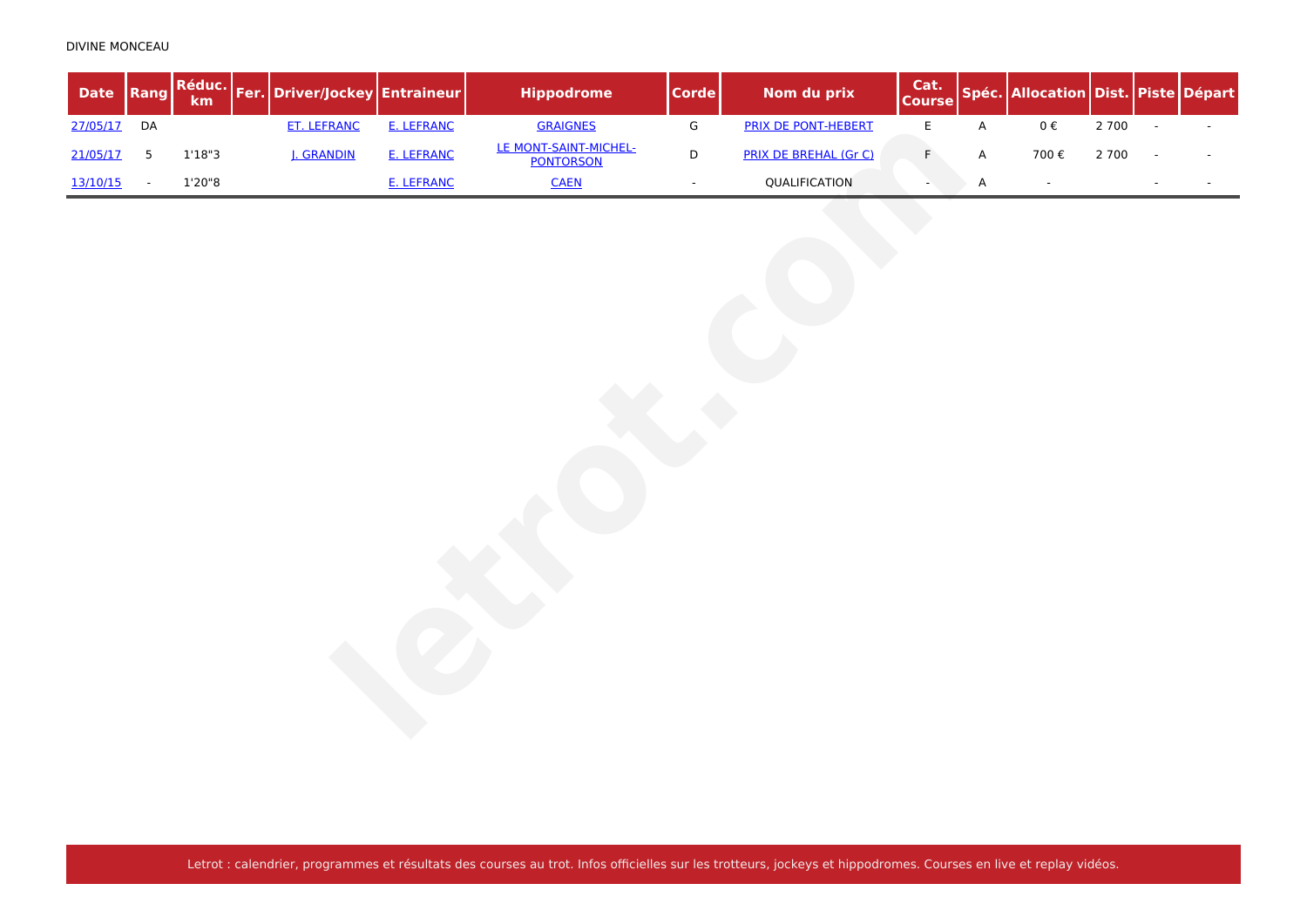## **Meilleures performances**

| <b>Date</b> | Rang Fer.      |                | <b>Hippodrome</b>                    | Nom du prix                                           | Cat.<br><b>Course</b> |   | Spéc. Allocation Driver/Jockey Entraineur Propriétaire |                   |                      | Réduc.<br>km |
|-------------|----------------|----------------|--------------------------------------|-------------------------------------------------------|-----------------------|---|--------------------------------------------------------|-------------------|----------------------|--------------|
| 30/03/2022  | $\mathbf 1$    | ×              | <b>SALON DE PROVENCE</b>             | <b>GRAND NATIONAL DU</b><br><b>TROT PARISTURE</b>     | <b>GR III</b>         | A | 40 500 € A. ABRIVARD                                   | <b>C. MOTTIER</b> | <b>Q.B. VERNEUIL</b> | 1'12"9       |
| 29/01/2022  | $\overline{2}$ | $\pmb{\times}$ | <b>VINCENNES</b>                     | <b>PRIX DE CHALONS EN</b><br><b>CHAMPAGNE</b>         | $\mathsf C$           | A | 16 250 € F. LAGADEUC                                   | <b>C. MOTTIER</b> | <b>Q.B. VERNEUIL</b> | 1'13''9      |
| 16/12/2021  | $\mathbf{1}$   | $\pmb{\times}$ | <b>CABOURG</b>                       | <b>PRIX DES CALCEOLAIRES</b>                          | $\mathsf D$           | A | 14 850 € F. LAGADEUC                                   | <b>C. MOTTIER</b> | <b>Q.B. VERNEUIL</b> | 1'13''9      |
| 27/06/2021  | $\mathbf{1}$   | $\pmb{\times}$ | <b>BEAUMONT DE</b><br><b>LOMAGNE</b> | <b>GRAND PRIX BARON</b><br><b>D'ARDEUIL AOC BUZET</b> | D                     | A | 11 700 € PIERRICK LE MOEL C. MOTTIER                   |                   | <b>Q.B. VERNEUIL</b> | 1'14''4      |
| 23/12/2020  | $\mathbf{1}$   | $\pmb{\times}$ | <b>PONTCHATEAU</b>                   | <b>GRAND PRIX PARIS-TURE</b>                          | $\mathsf D$           | A | 11 700 € F. LAGADEUC                                   | <b>C. MOTTIER</b> | <b>Q.B. VERNEUIL</b> | 1'16''7      |
|             |                |                |                                      |                                                       |                       |   |                                                        |                   |                      |              |